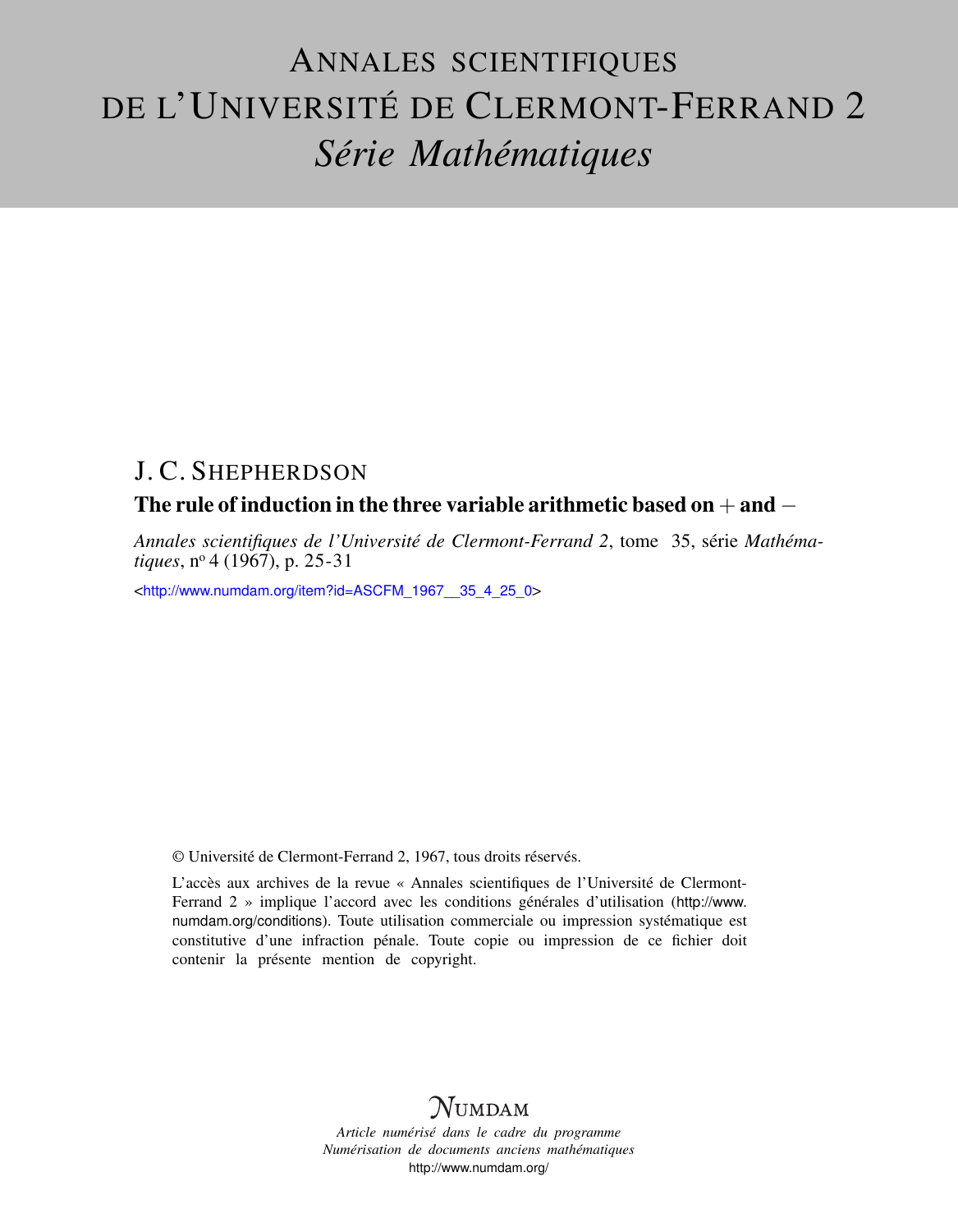### THE RULE OF INDUCTION IN THE THREE VARIABLE ARITHMETIC BASED ON + AND.

J.C. SHEPHERDSON

UNIVERSITY OF BRISTOL, ENGLAND

#### I - INTRODUCTION

Shoenfield  $[1]$  has shown for the free variable system with constants  $0,'$  (successor), P (predecessor), + and axioms :

A1 
$$
x' \neq 0
$$
  
\nA2  $P0 = 0$   
\nA3  $Px' = x$   
\nA4  $x + 0 = x$   
\nA5  $x + y' = (x + y)'$ 

that the rule of induction

 $A(0), A(x) \longrightarrow A(x') - A(x)$ 

is equivalent to the four axioms

 $x \neq 0 \longrightarrow x = (Px)^{t}$  $B1$  $B2$  $x + y = y + x$  $(x + y) + z = x + (y + z)$  $B3$  $x + y = x + z \longrightarrow y = z$ .  $B<sub>4</sub>$ 

Wo do the same here for the system obtained from  $A1 - 5$  by adding a new constant  $\cdot$  and axioms

A6 
$$
x \cdot 0 = 0
$$
  
A7  $x \cdot y' = x \cdot y + x$ 

We show that here the rule of induction is equivalent to  $B1 - 4$  above plus

| B5 | $x \cdot y = y \cdot x$                     |
|----|---------------------------------------------|
| B6 | $x \cdot (y \cdot z) = (x \cdot y) \cdot z$ |
| B7 | $x \cdot (y + z) = x \cdot y + x \cdot z$   |

and

$$
(d = 2, 3, ...)
$$
 C<sub>d</sub><sup>d</sup> dy = dy<sub>1</sub>  $\longrightarrow V_{1=0}^{d-1}$  (x + i)y = (x + i)y<sub>1</sub>.

By constructing non standard models we show the non finite axiomatisability of this theory and the independence from it of various simple axioms, e.g. of  $x^3 + y^3 \neq z^3$  v xyz = 0 which answers a question of Kreisel [1 1. I am grateful to Kreisel for his infectious interest in such free variable systems and to M.D. Gladstone whose unpublished work was the starting point of this.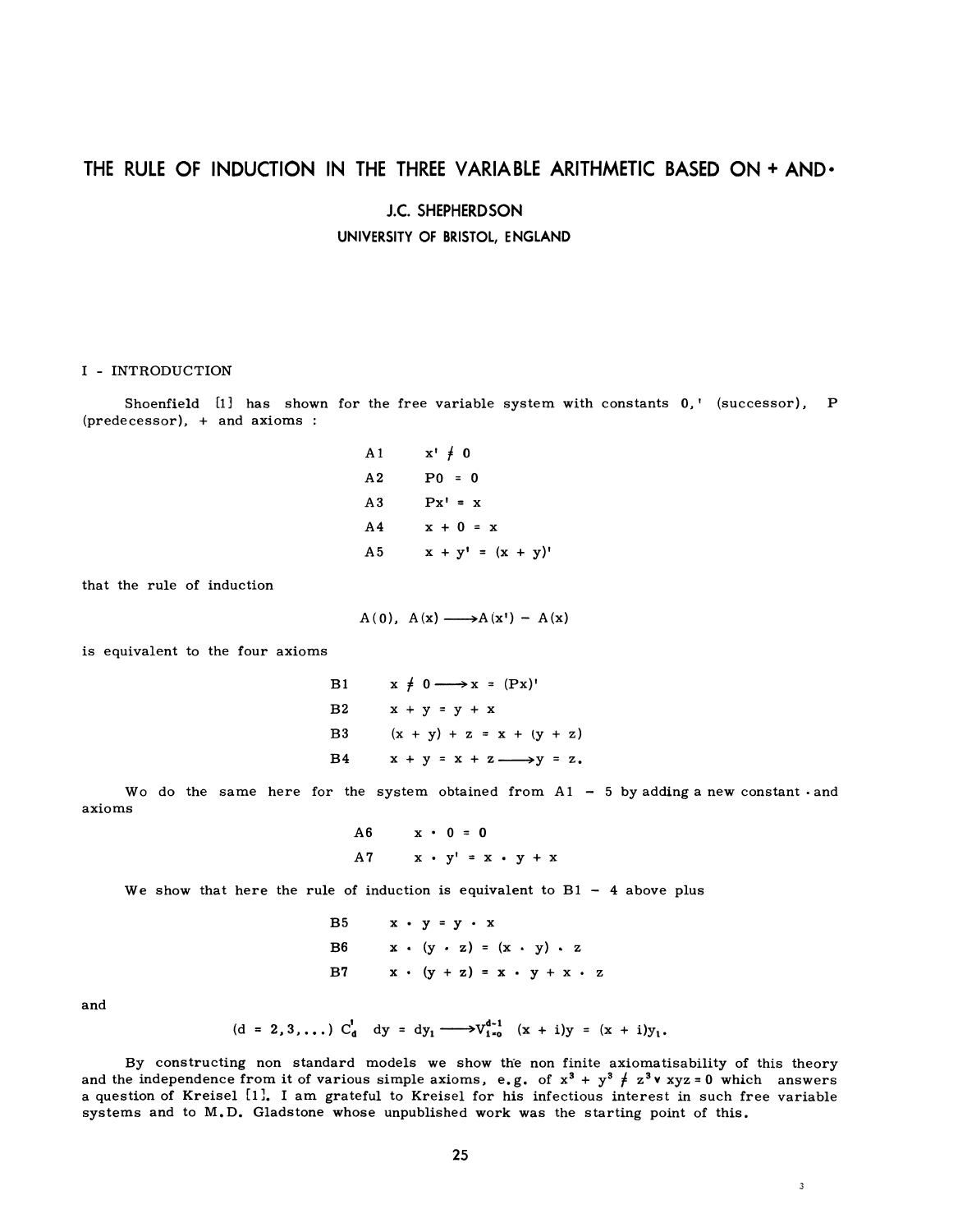#### 2 - RULES AND AXIOMS OF INDUCTION -

Although our main interest is in free variable systems we will work throughout in the full first order predicate calculus with identity. This will allow us to consider the relative strengths of the free variable rule of induction and various axioms containing quantifiers. The completeness theorem for the free variable calculus tells us that the theorems of the free variable system based on certain quantifier free axioms and the rule of induction above coincide with the open (i, e, quantifier free) theorems of the first order system with the same axioms and the restricted rule of induction

RIO A(0), 
$$
A(x) \longrightarrow A(x') \longmapsto A(x)
$$
 for all open A

In this framework we can now state our result and Shoenfield's in stronger terms.

Consider the axiom schema of induction

**AIO**  $A(0)$   $\wedge$  (x)  $(A(x) \longrightarrow A(x')) \longrightarrow A(x)$  for all open A

This is clearly at least as strong as RIO ; in general it is not derivable from RIO - the usual proof of the axiom of induction from the rule of induction uses the rule on a quantified formula . However both in Shoenfield's case and ours it turns out that AIO is derivable from the other axioms and RIO for :

**Theorem 1.** A1-5, B1-4 imply all instances of AIO arising from formulae  $A(x)$  which contain only the constants  $0,'',P',+,$ .

Theorem 2. A 1- 7, B1- 7, C Id (d = 2, 3, ... ) impl y all 1instances of AIO ari s i nt from formul aeA (x) 0,', P, + , .

Theorem 1 was proved by Shoenfield ; theorem 2 will be proved here. Since it is routine to show that  $B1 - 4$  (B1-7, C<sub>d</sub> respectively) are provable from  $A1 - 5$  (A1-7) by RIO applied to formulae in 0,', P, + only  $(0, 'P, +, \cdot)$  these theorems are all that is needed to give the equivalences referred to above. Note that the fact that AIO is provable means that these equivalences are preserved under the addition of new axioms. (For a fuller discussion of the relation between RIO and axioms of induction see Shepherdson  $[2]$ ). The formula  $A(x)$  in AIO is of course allowed to contain other free variables ; replacing these by constants standing for elements of a model we get the model theoretic version of theorem 2 which is what we shall prove :

Lemma 1. If M is any model for A1-7, B1-7, C<sub>a</sub> (d = 2,3,...), and A(x) is any formula built up from the lof tcal constants -1, V, = and the non logical constants 0,', P, +, · to~ether with indi utdual constants of M, then if A(0), (x)  $(A(x) \rightarrow A(x'))$  are true in M so is  $(x)A(x)$ .

#### 3 - OUTLINE OF THE PROOF -

We first observe that, being a model for  $A1 - 7$ ,  $B1 - 7$ , M can in the familiar way be embedded in a commutative ring R (of formal differences). From now on we shall work mainly in R. We note that ', P can be eliminated, viz. replace x' by  $x + 1$  (we write n for  $0'.$ ... (n times) ...', so  $1 = 0'$ is the unit element of R), replace  $B(Pt)$  by  $(t = 0 \land B(0)) \lor (t \neq 0 \land B(t-1))$ . In this way the atomic formulae of  $A(x)$  are reduced to equations between terms built up using  $+$ ,  $-$ ,  $\cdot$  from x and elements of M. These can be further reduced, since R is a ring, to equations of the form  $f(x) = 0$  where f is a polynomial with coefficients in R. Note that axioms  $C'$  can in R be expressed by

$$
dy = 0 \longrightarrow V_{i=0}^{d-1} (x + i)y = 0.
$$

[This is easy but not quite as obvious as it looks for we are asserting its truth for all x, y of R, not merely for all x of M and y of R. I

Now since A(0), (x)  $(A(x) \rightarrow A(x + 1))$  are supposed true in M, A(x) is certainly true for all natural x of M (numbers of the form  $0'.'.'.$ ). So we have only to show that  $A(a)$  is true for all unnatural elements a of M. Axiom Bl implies that for such an a the model M contains elements

$$
\cdots, a-2, a-1, a, a+1, a+2, \cdots
$$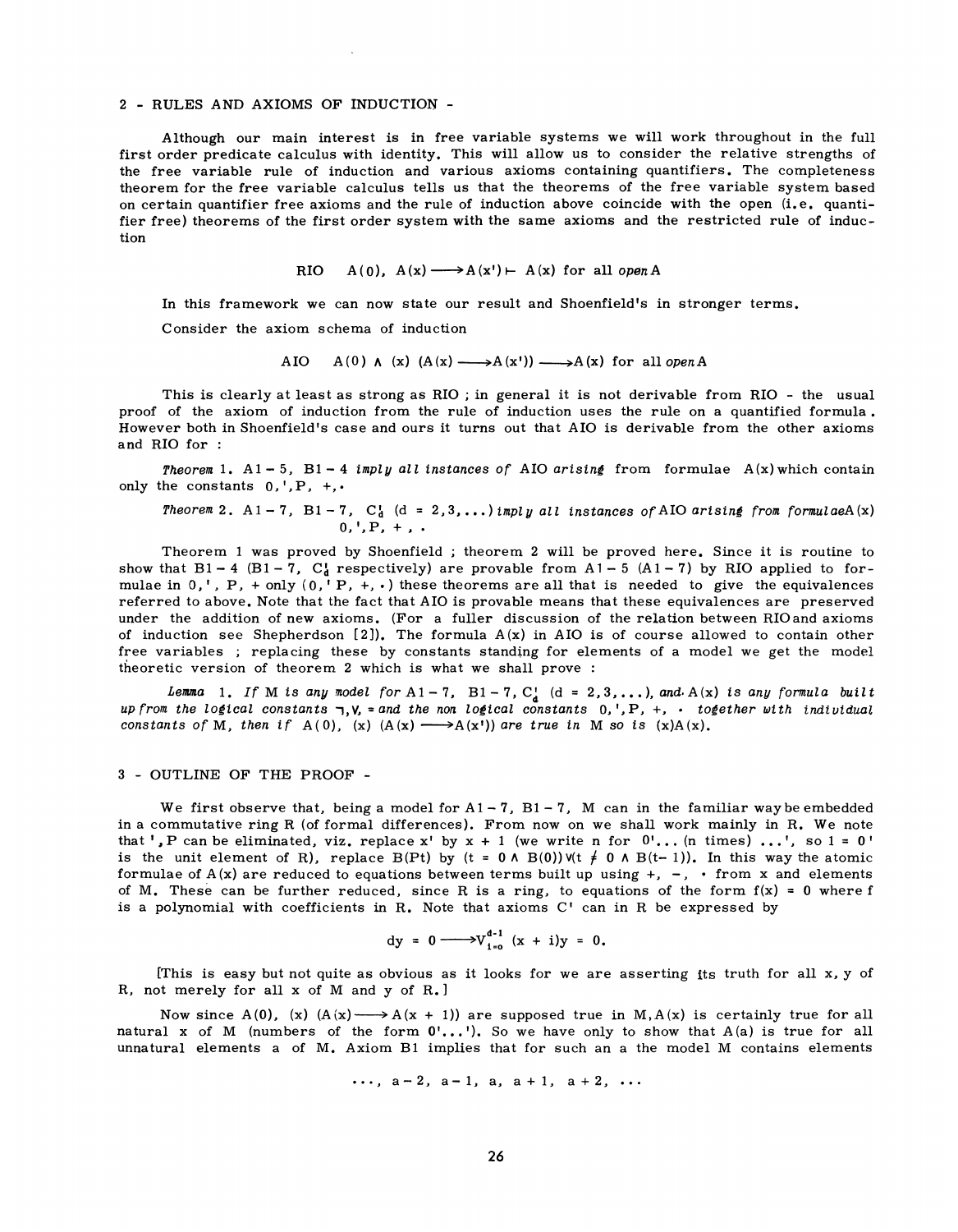all distinct; we call such a set of elements (i.e an equivalence class under the relation  $x-y =$  integer) a comparison class. We now briefly sketch Shoenfield's proof of theorem 1 since our argument is best regarded as an extension of it. In his case  $(+)$  only) the basic equations of  $A(x)$  were linear equations bx + c = 0. Axioms  $A1 - 5$ ,  $B1 - 4$  are not sufficient to imply that a non identical equation of this kind has at most one solution but they do imply it has at most one solution in each comparison class. Thus, for sufficiently large n, the equation has the same truth value for n and for a-n (viz : T if it is an identity, F otherwise). This property is clearly preserved under  $\sqcap$ , V so the whole formula  $A(x)$  has it. But  $A(n)$  is true for all natural n, hence  $A(a-n)$  is true for sufficiently large n, and this together with the truth of  $(x)$   $(A(x) \longrightarrow A(x + 1))$  shows that  $A(a)$  is true.

Gladstone (unpublished) observed that if we add axioms which ensure that our ring R is an integral domain then Shoenfield's argument carries over to the case of multiplication and shows that the enlarged axiom system implies AIO. For in an integral domain a non identical polynomial equation of the nth degree has at most n roots. We shall see that Gladstone's axioms have a non standard model containing elements t, t  $\sqrt[3]{2}$  such that  $t^3 + t^3 = (t \sqrt[3]{2})^3$  which answers Kreisel's question about the independence of this. However Gladstone's axioms themselves are not derivable by RIO from  $A1 - 7$  so they do not give an answer to our problem of finding an equivalent open axiom system without induction. From the system  $A1 - 7$ ,  $B1 - 7$ ,  $C_d$  (d = 2, 3, ...) which we claim is the answer, we cannot prove that R is an integral domain. We cannot even prove that every non identical polynomial equation has only a finite number of solutions in each comparison class . Instead we define for each positive integer d the ideal  $I_d$  of R formed by all elements which annihilate all elements annihilated by d :

$$
z \in I_d \longleftrightarrow (y) \quad (dy = 0 \longrightarrow zy = 0)
$$

(the variables now range over R). We show

Lemma 2. For each positive integer d each element of R is congruent modulo  $I_{\mathfrak{g}}$  to one of 0, 1,  $\cdots$ , d-1 Lemma 3. If, in R, a polynomial equation of the  $n^{\text{th}}$  degree has more than  $n$  distinct roots in some comparison class then there is a positive integer d such that the set of its roots is the union of certain residue classes modulo  $I_{.}.$ 

The proofs of these are given in the next two sections. We proceed to show how to obtain Lemma 1 from them. First

Lemma 4. For each open formula  $A(x)$  of M with x as the only free variable there exists a positive integer d such that

$$
x \equiv y(I_{d}) \longrightarrow (A(x) \longleftarrow A(y))
$$

for' almost all'  $x, y$  in R, i.e.

for all  $x, y \in R - E$  where the exceptional set E contains at most a finite number of elements in each comparison class. Proof of lemma 4. Take first the case where  $A(x)$  is a non identical polynomial equation  $f(x) = 0$ . Let Z be its set of roots. Then  $A(x)$  is false for all  $x \in R - Z$  so if Z has only a finite number of elements in each comparison class the lemma is satisfied with  $d = 1$  (as it clearly is if  $f(x) = 0$  is identically true). And if Z has an infinity of elements in any comparison class we can take the d given by lemma 3 and E as the null set. Now if the result is true for  $A(x)$  it is clearly true for  $\bigcap A(x)$ . If true for  $A_1(x)$  with d = d<sub>1</sub> and E = E<sub>1</sub> and for  $A_2(x)$  with d = d<sub>2</sub> and E = E<sub>2</sub> it is true for  $\neg A(x)$ . If true for  $A_1(x)$  with  $d = d_1$  and  $E = E_1$  and for  $A_2(x)$  with  $d = d_2$  and  $E = E_2$  it is true<br>for  $A_1(x)$   $\vee$   $A_2(x)$  with  $d = d_1d_2$ ,  $E = E_1 \cup E_2$ . For  $d_1$ ,  $d_2 \mid d$  so  $I_d \subset I_{d_1}$ ,  $I_{d_2}$  and henc  $x \equiv y (I_{d_1}) \wedge x \equiv y (I_{d_2}).$  Hence it is true for all open formulae  $A(x)$ .

Proof of lemma 1 from lemmas  $4,2$ . Let a be any unnatural element of M. Since a,  $a-1$ ,  $a-2$ ,  $\cdots$  are distinct elements of the same comparison class at least one of them, a-n say, does not belong to E. By lemma 2 there exists i,  $0 \le i \le d - 1$  such that  $a - n \equiv i (I_d)$ . Now i may belong to E but at least one of the infinity of comparable elements i,  $i + d$ ,  $i + 2d$ , ..., say  $i + kd$ , does not belong to E. Now  $i + kd \equiv i(I_d)$  so  $a - n \equiv i + kd(I_d)$  and since neither of  $a - n$ ,  $i + kd \in E$  lemma 4 gives  $A(a - n) \leftarrow \rightarrow A(i + kd)$ . But i + kd is a natural element so as above  $A(i + kd)$  is true. Hence  $A(a - n)$ is true and since  $(x)$   $(A(x) \longrightarrow A(x + 1))$  is true this yields as above the truth of  $A(a)$ .

Before giving the proof of lemma 2 we observe that it is not necessary if all we want is to give a set of open sentences equivalent to  $A1 - 7$  plus RIO. For examination of the proofs just given and the proof of lemma 3 which follows later will show that we do in fact deal only with a finite number of elements of  $I_d$  at a time so that instead of  $I_d$  we could use each time an ideal  $I_x$ , consisting of all elements of R which annihilate all of  $x_1, \dots, x_n$ , where  $x_1, \dots, x_n$  are certain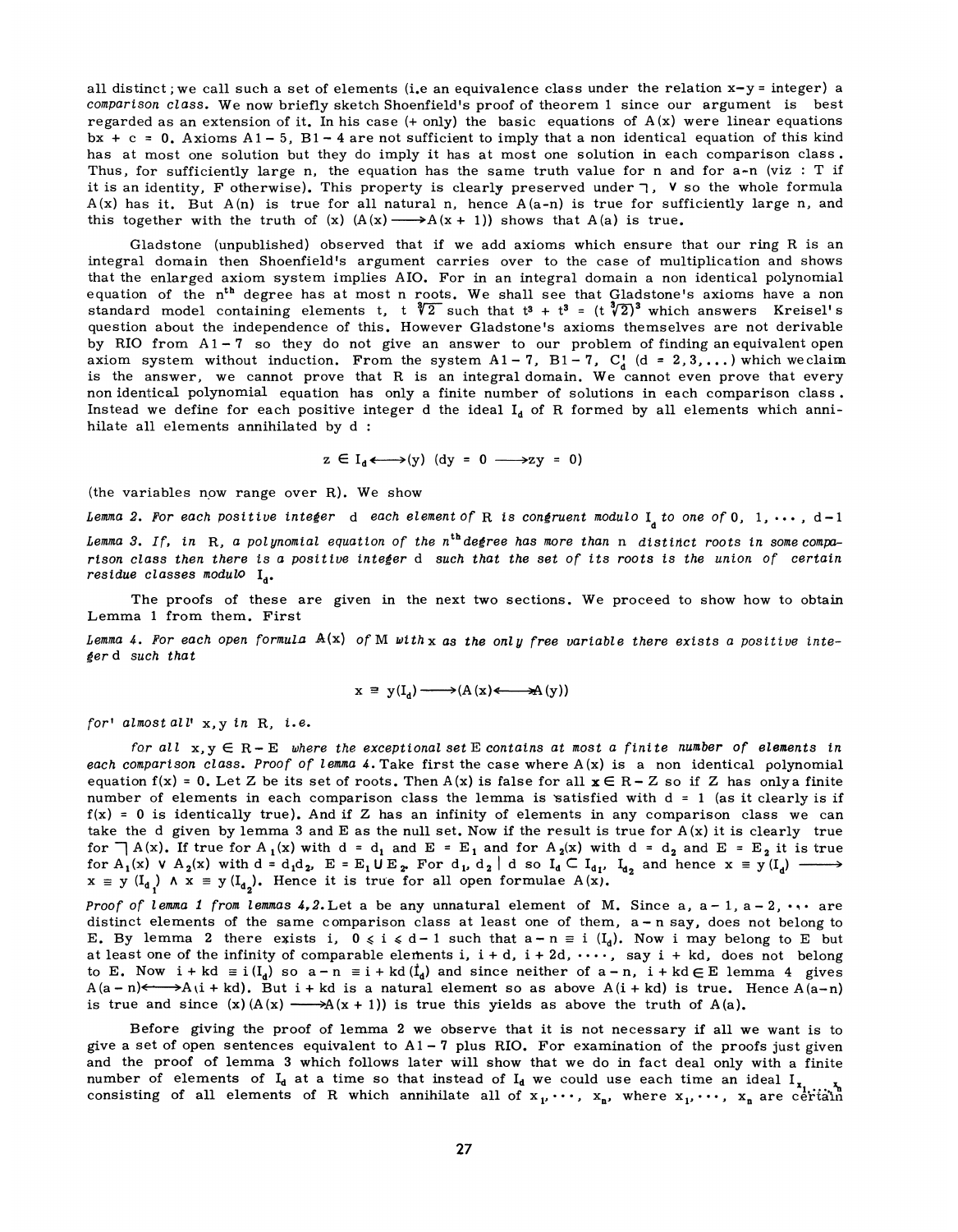elements annihilated by d. If we then choose instead of  $C_d$  the apparently stronger axioms (d = 2,3, ...;  $n = 1, 2, 3 \ldots$ 

$$
C_{d,n}^1 \wedge_{j=1}^n dx_j = dy_j \longrightarrow \vee_{i=0}^{d-1} \wedge_{j=1}^n (x + i) x_1 = (x + i) y_1
$$

which are easily seen to be provable from  $A1 - 7$  by RIO, we have already the result corresponding to lemma 2 and can proceed straight to lemma 3. What we are really doing in the next section is showing that the  $C_{d,n}$  are not independent but all follow from the  $C_{d,n}$ .

#### 4 - PROOF OF LEMMA 2 -

We first prove in 2 steps that,

$$
E_d: If x_1 is of order d and dx_2 = 0 and zx_1 = 0 then zx_2 = 0,
$$

holds for all d. Here when we say  $x_1$  is of order d we mean that d is the least positive integer which annihilates  $x_1$ .

Lemma 5.  $E_d$  holds for d of the form  $p^n$  (p prime)

**Proof.** By induction on n. If n = 0 both  $x_1$ ,  $x_2$  are 0 and the result is trivial. Suppose now n > 0. Since  $dx_1 = dx_2 = 0$ ,  $d(x_1 + x_2) = 0$  also. Hence, by  $C_d^1$ , for some i, j,  $0 \le i, j, \le d$ ,

$$
(z + i) x_2 = 0 = (z + j) (x_1 + x_2)
$$

Subtracting and using  $zx_1 = 0$  we get

$$
jx_1 + (j - i)x_2 = 0.
$$
 (1)

If  $j = 0$  then  $z(x_1 + x_2) = 0$  from which the desired result  $zx_2 = 0$  follows; if  $j = i$  then jx<sub>1</sub> = 0 so x<sub>1</sub> is of order < d, contrary to hypothesis. So we may assume both j, j-i  $\neq$  0. Let  $p^k$  (k < n) be the highest power of p which divides j-i so that j-i =  $p^k b_2$  where  $p \nmid b_2$ . Multiplying (1) by  $p^{n-k}$  we get

$$
0 = p^{n-k} (jx + p^{k}b_2x_2) = p^{n-k}jx
$$

since  $p^n x_2 = 0$ . Hence  $p^n | p^{n-k}$ j i.e.  $p^k | j$  i.e. j =  $p^k a_1$  and (1) takes the form

$$
p^{k}(a_{1}x_{1} + b_{2}x_{2}) = 0.
$$
 (2)

Now  $p^{n-k}x_1$  is of order  $p^k$  and  $z(p^{n-k}x_1) = p^{n-k}zx_1 = 0$  so by the induction hypothesis (2) gives

$$
z(a_1x_1 + b_2x_2) = 0.
$$

Since  $zx_1 = 0$  this gives  $zb_2x_2 = 0$ . But p  $\uparrow b_2$  so (p<sup>n</sup>, b<sub>2</sub>) = 1 and there exist a, b such that

$$
a b_2 + b pn = 1.
$$

Thus

$$
zx_2 = z(ab_2 + bp^n)x_2 = a(zb_2x_2) + bz(p^n x_2) = 0,
$$

which completes the proof.

Lemma 6. If  $d_1$ ,  $d_2$  are coprime  $E_{d_1}$ ,  $E_{d_2} \longrightarrow E_{d_1 d_2}$ 

Proof : If  $x_1$  is of order  $d_1d_2$  then  $d_1x_1$  is of order  $d_2$ ; also if  $d_1d_2x_2 = 0$  then  $d_2(d_1x_2) = 0$ . Now if  $zx_1 = 0$ we have  $z(d_1x_1) = 0$  so, by  $E_{d_2}$ ,  $zd_1x_2 = 0$ ; similarly by  $E_{d_1}$ ,  $zd_2x_2 = 0$ . Hence  $z(ad_1 + bd_2)x_2 = 0$ for all a, b. Since  $d_1, d_2$  are coprime we can choose a, b so that  $ad_1 + bd_2 = 1$  which gives  $zx_2 = 0$ .

Lemmas 5,6 tell us that  $E_d$  is true for all d. Note that  $E_d$  can be written in the equivalent form : if  $x_1$  is of order d then

$$
z \varepsilon I_d \longleftrightarrow zx_1 = 0,
$$

so if d is such that there exists an element  $x_1$  of order d,  $C_d$  applied to  $x_1$  gives the result of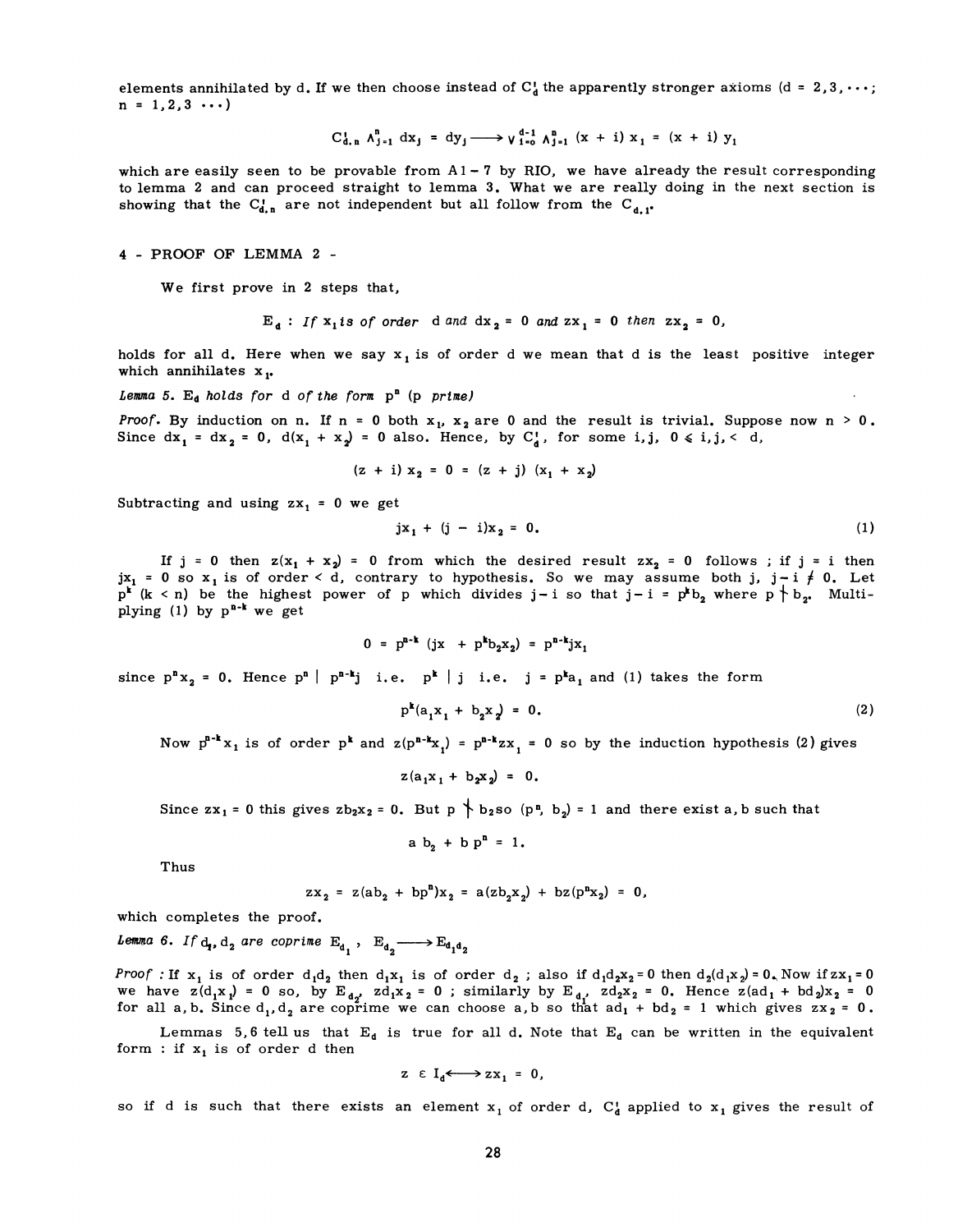lemma 2 at once, viz  $(z + i)x_1 = 0$  for some i,  $0 \le i \le d$ , i.e.  $(z + i) \in I_d$  i.e.  $z \equiv -i (I_d)$  i.e.  $z \equiv$  one of  $0, 1, \dots$ ,  $d - 1(I_d)$ , for  $d \equiv 0(I_d)$ . If there is no element of order d but there are non zero elements annihilated by d (if there aren't the result is trivially true) and d =  $p_1^{-1} \cdots p_k^{-1}$  where are distinct primes, then if  $p_1^{r_1}, \cdots, p_k^{r_k}$  are the highest powers of  $p_1, \cdots, p_k$  for which there exist non-zero elements  $x_1, \dots, x_k$  of these orders which are annihilated by d, it is easily seen that the element  $x = x_1 + x_2 + \dots + x_k$  is of order  $d_1 = p_1^{\beta_1} \dots p_k^{\beta_k}$  and that dy = 0 $\longleftarrow$   $d_1 y = 0$  , hence  $I_d = I_{d_1}$  from which the result follows as above since  $d_1 < d_2$ .

5 - PROOF OF LEMMA 3 -

Let

$$
f(x) = a_0 + a_1 x + \cdots + a_n x^n.
$$

Consider the Lagrange interpolation formula in the form  $(i, j, r, s$  run from 0 to n) :

$$
\prod_{r \leq s} (\alpha_r - \alpha_s) f(x) = \sum_i (-1)^i f(\alpha_i) \prod_{j \neq i} (x - \alpha_j) \prod_{r \leq s_r, r, s \neq i} (\alpha_r - \alpha_s).
$$

This is an equation between polynomials in x,  $\alpha_o, \cdots, \alpha_n, a_o, \cdots, a_n$  with integer coefficients. By the usual proof it is true for all elements x,  $\alpha_0, \cdots, \alpha_n$ ,  $a_0, \cdots, a_n$  of any field, in particular of any infinite field. Hence it is a polynomial identity. In particular the polynomials  $L_k$  and  $R_k$ which are the coefficients of  $x^k$  on the LHS and RHS are equal (k = 0, ..., n). Hence for all elements  $\alpha_{o'} \cdots$ ,  $\alpha_{n'}$ ,  $a_o$ ,  $\cdots$ ,  $a_n$  from any commutative ring  $L_k = R_{k'}$  i.e. the formula is an identity between polynomials in x valid in any commutative ring.

Now apply this to the ring R supposing that  $\alpha_0, \cdots, \alpha_n$  are n + 1 distinct roots of  $f(x) = 0$  from the same comparison class, i.e. such that all differences  $\alpha_r - \alpha_s$  are integers. Then  $d = \prod_{r < s} (\alpha_r - \alpha_s)$ is an integer and  $df(x) = 0$  an identity between polynomials in x with coefficients in R, i.e.

$$
da_{o} = da_{1} = \cdots = da_{n} = 0.
$$

(A result which could equally well be reached via the other familiar proof that an equation of the ntb degree has at most n roots in a field, viz using the Vandermonde determinant).

Now if  $f(x_0) = 0$  and  $x \equiv x_0(I_d)$  then  $x^k \equiv x_0^k(I_d)$  (k = 0, ..., n) so, since  $da_k = 0$ ,  $(x^k - x_0^k) a_k = 0$ i.e.  $a_k x^k = a_k x_0^k$  and so  $f(x) = f(x_0)$  is also = 0, which completes the proof of lemma 3.

#### 6 - SOME INDEPENDENCE RESULTS

It is easy to characterise the models for  $A1 - 7$ ,  $B1 - 7$ :

Lemma 7. If R is a commutative ring with unit and M a subset of R which is closed under + ,  $\cdot$  ,  $x - 1$ (for  $x \neq 0$ ), contains 0,1 but not - 1, then if', P are defined on M by  $x' = x + 1$ ,  $Px = x - 1$  ( $x \neq 0$ )  $P0 = 0$  we get a model for A1 - 7, B1 - 7. All models may be obtained in this way.

Now take for R the ring I[u, v] of polynomials in two indeterminates u, v with integer coefficients, modulo the ideal  $(p(u-v))$  where p is a prime. Take the subset M consisting of 0 and those elements which are images of elements of  $I[u,v]$  with the property that all coefficients of the terms of highest degree (i.e. all terms au<sup>n</sup>v<sup>n</sup> which are not dominated by terms  $a_1u^{-1}v^{-1}$  with m  $\geq m_1$ ,  $n \geq n_1$ and at least one of these inequalities strict) are positive. M clearly satisfies all the conditions of lemma 7 except possibly the last, i.e. that it does not contain  $-1$ . This means that no polynomial  $f(u, v)$  with positive leading terms should be  $\equiv -1(p(u - v))$  i.e. that  $p(u - v) | f(u, v) + 1$ . This is so for if  $p(u-v)$  |  $f(u,v) + 1$  then putting  $u = v$  we should have  $f(u,u) + 1 = 0$  which is clearly impossible for such a polynomial. So M is a model for  $A1 - 7$ ,  $B1 - 7$ . It also satisfies C<sub>d</sub> for all d such that p f d, for if p f d then dy =  $dy_1 \rightarrow y = y_1$  (viz: in the ring I[u,v] if  $p(u-v)$  | d(y-y<sub>1</sub>) then  $p(u - v)$   $(y - y_1)$ . But it does not satisfy  $C_p$ , for pu = pv, but for no integer i is  $(u + i)u = (u + i)v$  for this would mean  $p(u-v)$   $(u+i)$   $(u-v)$  in I[u, v]. Thus :

Theorem 3. For p prime  $C_{p}$  is independent of A1-7, B1-7  $C_2^1 \cdots$ ,  $C_{p-1}^1$ .Hence A1-7, B1-7,  $C_{d}^1$ (d=2,3 $\cdots$ ) is not finitely axiomatisable. The C<sub>d</sub> are however not independent. It is easy to check that if  $d_1 | d_2$ that if  $d_1, d_2$  are coprime  $C_{d_1}^1 \wedge C_{d_2}^1 \longrightarrow C_{d_1 d_2}^1$ . And a slightly more complicated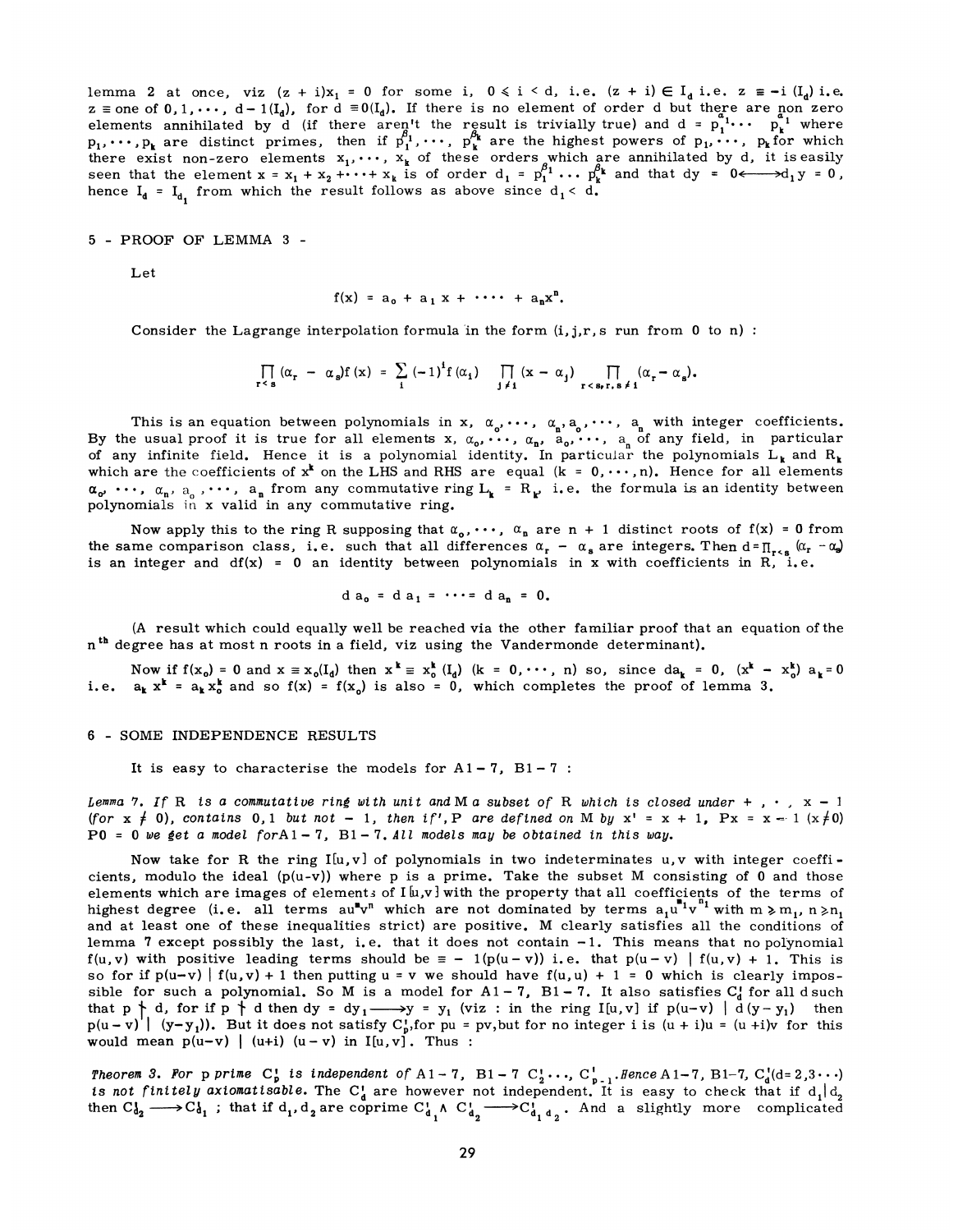version of the above model shows that if p is prime  $C_{n}^{r}$  is not a consequence of  ${C_{d}}|p^{n}$  a). So a basis for the  $C_d$  must contain these for a set of d's which contains multiples of all prime powers; no such set is independent. The stronger axioms

$$
C_d
$$
 dy = dy<sub>1</sub>  $\longrightarrow$  y = y<sub>1</sub> (d = 2,3,...)

are provable by double induction,  $A(x, 0)$ ,  $A(0, y)$ ,  $A(x, y) \longrightarrow A(x', y')$   $\longmapsto A(x, y)$  applied to open formulae or by single induction applied to quantified formulae. But they are not provable using only RIO ; in fact no finite subset of them will yield the rest using only RIO, for

Theorem 4. If p is prime  $C_d$  is independent of  $A1-7$ ,  $B1-7$ ,

$$
C_d
$$
 (d = 2,3,...)  $C_1$ ,  $\cdots$ ,  $C_{n-1}$ 

So by theorem 2 it is not provable from them using RIO. For a proof use the above argument with the ideal (p(u-v), u(u-v), v(u-v)). This gives for all p a model which satisfies  $C<sub>A</sub>$  for all d, and fails to satisfy  $C_{p}$ . If p is prime it satisfies all of  $C_{1}$ , ...,  $C_{p-1}$ .

It follows from this that

Theorem 5. The axiom

$$
C^* \quad zy = zy_1 \longrightarrow y = y_1 \lor z = 0
$$

is independent of  $A1-7$ ,  $B1-7$   $C<sub>a</sub>(d-2,3,...)$ .

For  $C^*$  implies all of the  $C_{d^*}$ . A direct independance proof can be given as above using the ideal (u(u-v), v(u-v)). Since  $C_d \longrightarrow C_d^+$  the system A1-7, B1-7  $C_d^-$  (d = 2, 3, ...) is closed under RIO so  $C^*$ is not provable from these by RIO, although it is provable by a double induction. The stronger axiom

C' 
$$
z_1y_1 + z_2y_2 = z_1y_2 + z_2y_1 \longrightarrow z_1 = z_2 \wedge y_1 = y_2
$$

which implies that the ring R obtained from a model is an integral domain, is also provable by double induction from A1-7, but is not provable by RIO from A1-7, B1-7, C<sup>\*</sup> (use polynomials in  $y_1$ ,  $y_2$ ,  $z_1$ ,  $z_2$  modulo the ideal  $((y_1 - y_2) (z_1 - z_2))$ . Shoenfield showed that all true open sentences in ',P, + were provable from  $A1 - 5$ ,  $B1 - 5$ ,  $C_d$  (d = 2,3,...) and

$$
D_{n,n} \, mx + n \neq my \quad (0 < n < m).
$$

We have already shown that the C<sub>d</sub> are not provable from  $A1-7$ ,  $B1-7$  by RIO and now observe that even if we add all the  $C_{d}$ , in fact even C<sup>+</sup> we still cannot prove the  $D_{n,d}$  by RIO (although they are again provable by double induction). For we get a model for  $A1-7$ ,  $B1-7$ ,  $C^*$  by taking the ring R[t] of polynomials in t with rational coefficients and the elements of M to be 0 and those polynomials with leading coefficient a positive integer. This does not satisfy any of the  $D_{n,n}$  for mt + n = m(t + n/m).<br>In this model not only are some elements e.g. 2t + 1, both even and odd, but some e.g. t, are neither. So one would hardly expect a relatively deep result like  $x^3 + y^3 \neq z^3$   $\wedge$  xyz = 0 or the irrationality of  $\sqrt{2}$  to be provable from A1-7 by RIO. To get a model which shows their unprovability from  $A1 - 7$ ,  $C^*$  we need only take polynomials in t with real coefficients, the elements of M, being 0 and those polynomials with positive leading coefficient. (In Shepherdson [1] we have shown they are unprovable by RIO even in a system containing  $\text{L}$ ,  $\lt$ ,  $[x/n]$  (n = 2,3,...)).

Once  $\div$ , with suitable axioms is added, the rule of double induction mentioned above becomes derivable from RIO. On the other hand as we have seen, in the system based on  $0, '$ ,  $P$ ,  $+$ ,  $\cdot$  this rule of double induction is definitely stronger than RIO. It would be interesting to know exactly how strong it is, i.e. to find a simple set of open axioms whose consequences coincide with those obtainable from  $A1 - 7$  by the use of this form of double (or triple, ...) induction.